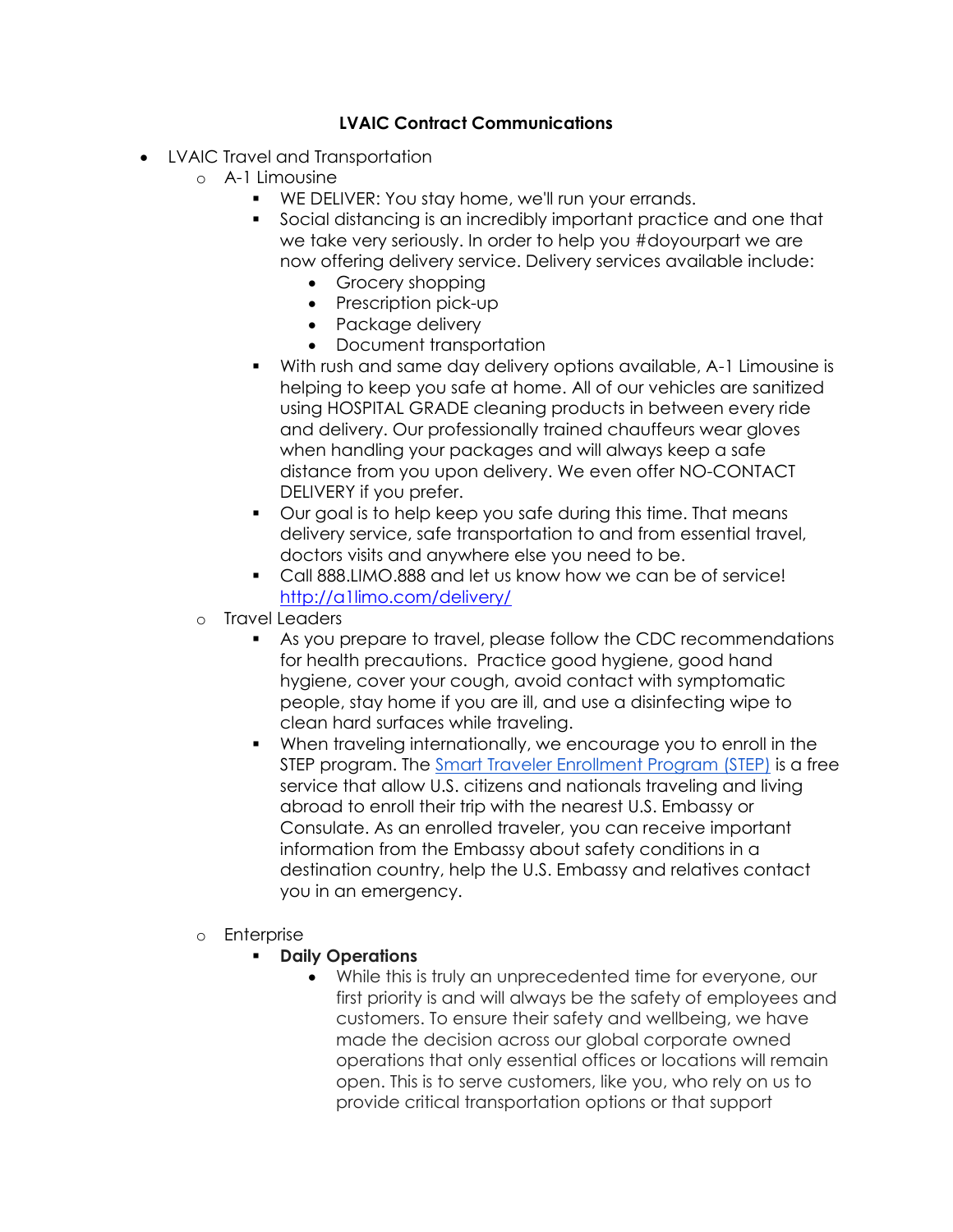emergency services, utilities, the military and local governments in their efforts. Our company is an essential services provider supporting relief agencies, as well helping move people, services and goods during this global health crisis. We remain open and committed to continuing to help serve these critical transportation infrastructure needs.

- As part of these temporary operational changes, we've modified our offerings to include curbside rental transactions at a select number of our North American Enterprise Rent-A-Car neighborhood locations that remain open to help get customers on their way while minimizing foot traffic in our locations. In addition to our neighborhood locations, our airport car rental branches located in all major cities across the US are ready to continue to serve customers.
- Please be assured that despite a temporary reduction in locations, we will continue working hard to meet business partner needs. If customers have questions or have any issues, they are encouraged to contact:
	- o Enterprise: 1-800-736-8222
	- o National: 1-800-227-7368
	- o Alamo: 1-800-462-5266

### **Employee Wellbeing**

• Employee wellbeing remains a top priority. For those small teams who remain working in our open locations, we are committed to providing them with a consistent and safe work environment during these unpredictable and challenging times. We are encouraging team members to follow health authority best practices like frequent hand washing and staying home if they are feeling ill. We also continue to take steps to ensure all local teams have the resources and supplies they need. We've taken additional steps to ensure groups are practicing increased social distancing efforts while working, including limiting the number of employees at an open location or within vehicles, avoiding gatherings, and encouraging employees to maintain distance from others whenever possible. This also includes telework options that have been implemented at all our administrative offices.

#### ▪ **Vehicle and Location Cleaning**

• We've always taken seriously the cleanliness of our locations and vehicles, and we know this is more important now than ever. We've implemented additional measures to clean and disinfect our locations and vehicles, in alignment with guidance from health authorities. This includes routine cleaning with a recommended disinfectant of all frequently touched surfaces at our locations. We also have a very formal training process in place that instructs all employees about the proper cleaning of vehicles (inside and out) prior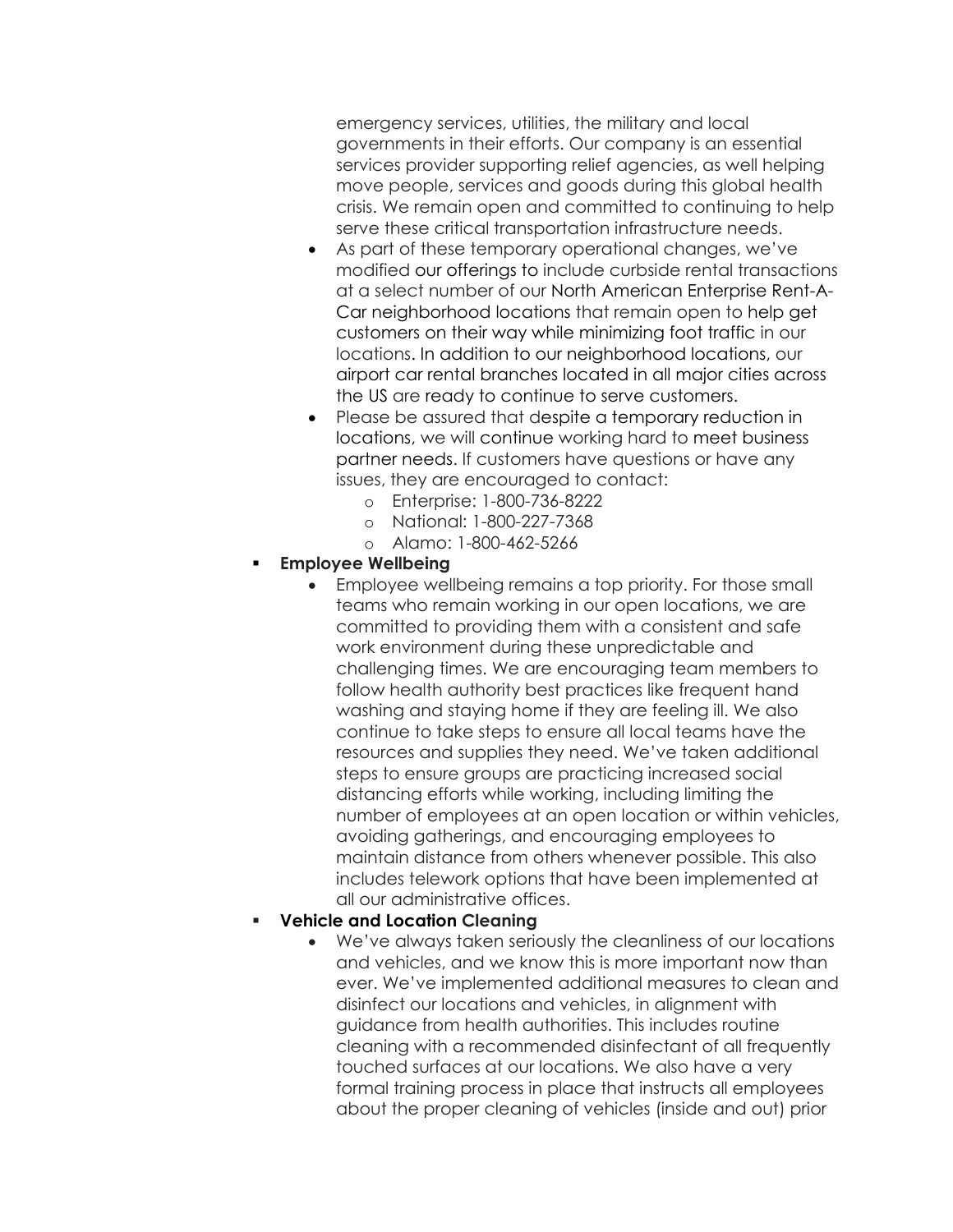to a customer rental. Of particular focus, our procedures mandate a thorough cleaning and wiping of the interior with a recommended disinfectant. This includes the dashboard, instrument panel, steering column, wheel, accessory panel, center console, cup holders, compartments, seats, between console and seats, between doorjambs and seats, door and door pockets, among other areas. We are reinforcing frequently the importance of this process with our team members and have shared similar guidance with our franchise partners. Additionally, we have measures in place to immediately isolate and quarantine any vehicle if needed.

#### **Putting Customers First**

- We are constantly evaluating ways to provide our customers with flexibility for their travel plans and to assist them and their families in these challenging times. For example, we have extended our existing no-fee cancellation policy to include customers with pre-paid rentals booked directly through us. For the latest steps we are taking to support customers, please visit our websites at:
- Enterprise:<https://www.enterprise.com/en/advisory>
- National:<https://www.nationalcar.com/advisory>
- Alamo: [https://www.alamo.com/en\\_US/advisory](https://www.alamo.com/en_US/advisory)

#### **Executive Response Team**

- Our executive leadership team and risk committee is meeting regularly to monitor and discuss developments. Additionally, market and local leaders are monitoring the situation and communicating with government and health authorities as appropriate. We will continue to closely monitor this global health situation and all of our efforts are subject to continuing review. Through everything, we remain committed to keeping you updated.
- **Enterprise Rent-A-Car Ready to Help University Students Get Home**
- **Enterprise Reducing Minimum Rental Age to 18**
- [Enterprise Rent-A-Car](https://www.enterprise.com/) today announced, in order to help university students get home, the business is waiving its young renter fee and reducing its minimum age to rent a vehicle from 21 to 18 years old. The change is effective now through the end of May at all locations in the United States. With colleges and universities all over the United States announcing campus closures in response to coronavirus (COVID-19) concerns, many students may need last-minute transportation. By reducing the age minimum and waiving the young renter fee, more students can access rental cars. "We want to do whatever we can to make this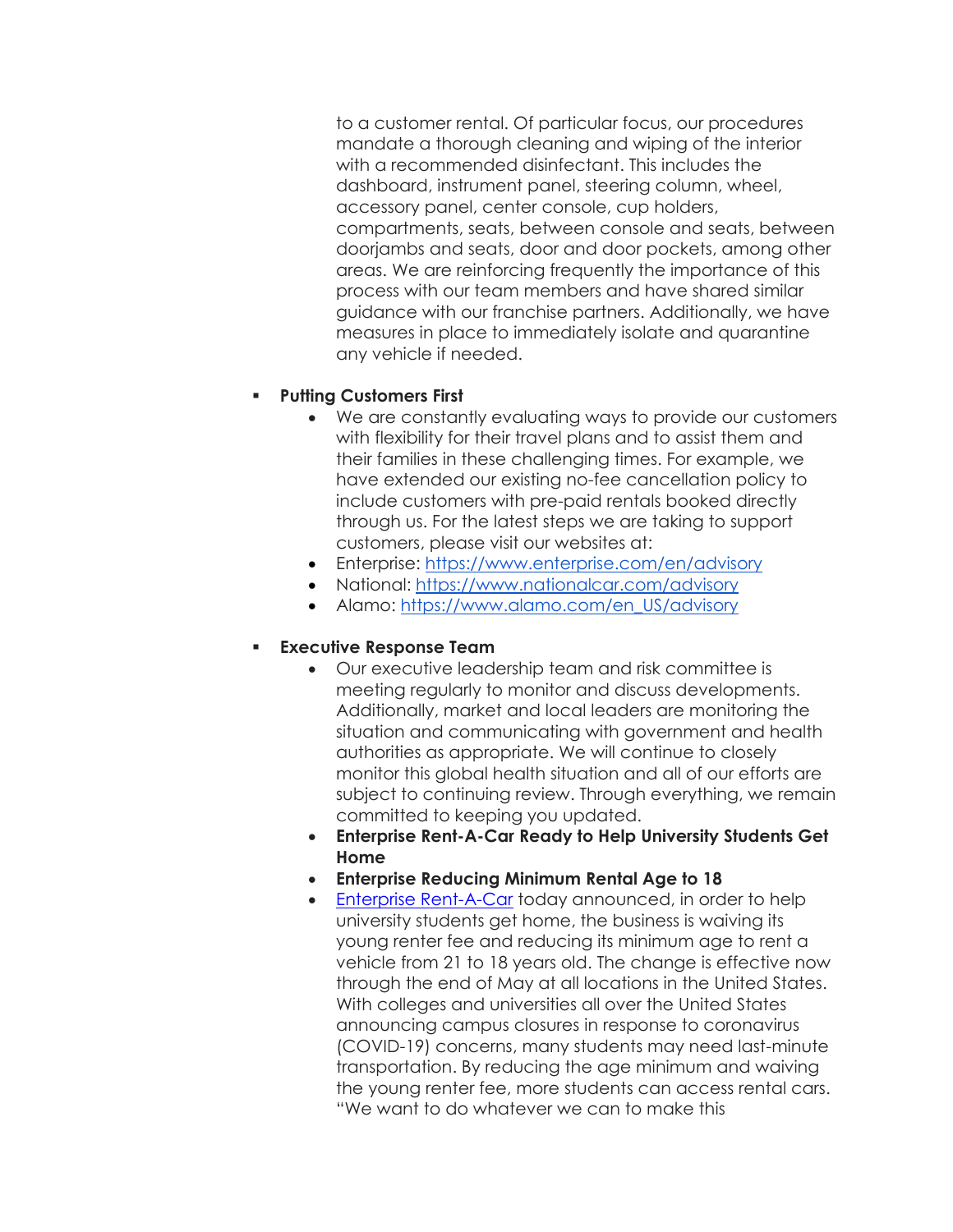unprecedented situation easier for students and their families," said Will Withington, Senior Vice President, North American Operations for Enterprise Holdings, which owns and operates Enterprise Rent-A-Car. "With an Enterprise Rent-A-Car location within 15 miles of 90% of the U.S. population, we're in range of nearly every college campus in the country and able to help students get wherever they need to go. In order to be eligible, students ages 18 to 24 will need to provide a valid driver's license and official student ID card. For more information and to begin their car rental reservation process, students can

visit [enterprise.com/studenttravelassistance](https://www.enterprise.com/en/car-rental/deals/young-driver.html) or call (1-844- 624-4412).

- o Available to College Students 18 24 years of age
- o Valid for rentals of an economy through full size cars, minivans, small pick-up trucks and cargo vans
- o Offer valid at U.S. locations only for car rentals reserved in advance.
- o Standard driver and credit requirements apply, except for the minimum car rental age per this offer
- o Official Student ID must be presented at the time of rental
- o Offer expires 5/31/2020
- o A-1
	- As many of you know A-1 Limousine has taken additional precautionary measures to ensure the continued safety of our passengers and employees. These include upgrading our cleaning products to HOSPITAL GRADE sanitizers. Additionally, our chauffeurs have received training on how to best protect themselves and our clients from unnecessary exposure.
	- We understand that many schools are starting to put into action a remote education plan for the remainder of the semester. This can be a stressful time for students, educators and their families.
	- That being said, **if you or your students need to get home safely,** A-1 Limousine is an ideal alternative to public transportation; be it air, rail or bus. A private vehicle can be arranged for your students. Feel secure knowing each vehicle is thoroughly sanitized prior to every pickup.
	- **We will even upgrade your sedan reservation to an SUV at no additional cost!**
- Technology Equipment
	- o IntegraOne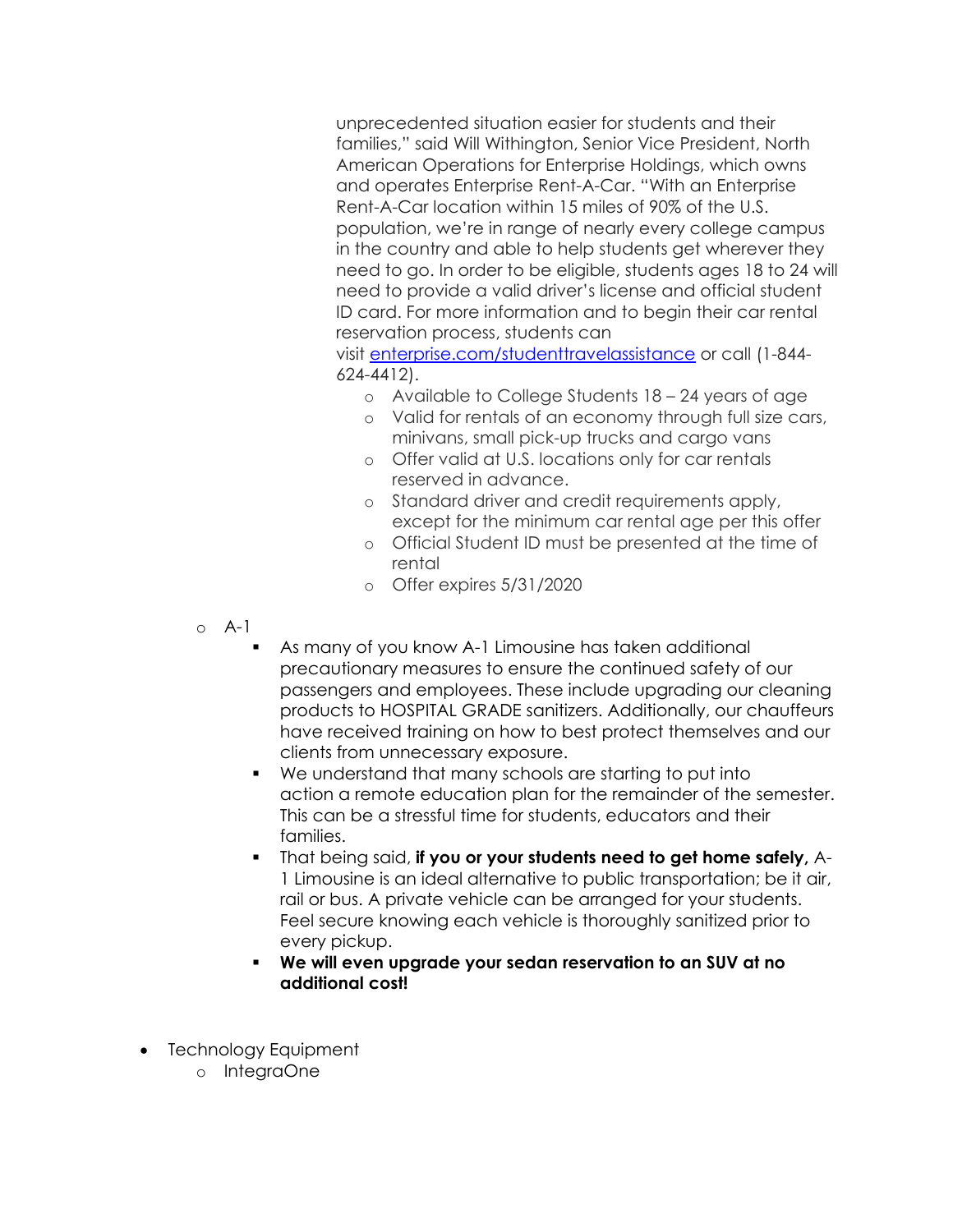- Keeping you connected. Using technology to solve business challenges associated with COVID-19.
	- COVID-19 presents not only health and safety risks, but also unforeseen business challenges. IntegraONE is there to help you leverage technology to adjust to these new demands. Should you feel the need to reduce in-person meetings, or move to a 'work from home' model (or remote learning or virtual healthcare), for instance, IntegraONE can help you understand what relevant offerings exist, and how to go about making the change (temporarily or for the long-term). Whether you are starting from scratch, or looking to scale an existing solution, we can be a sounding board to check your thinking or provide complete design, deployment and support services. For more information, click the following link:
		- o [https://www.integraone.com/solutions/business](https://www.integraone.com/solutions/business-continuity/)[continuity/](https://www.integraone.com/solutions/business-continuity/)
- Software
	- o E2 Campus
		- Alertus has released an app that allows people to track the spread of COVID-19. For more information, click the following link: [https://www.alertus.com/blog/press-release-alertus-releases-new](https://www.alertus.com/blog/press-release-alertus-releases-new-app-to-help-with-covid-19-tracking)[app-to-help-with-covid-19-tracking](https://www.alertus.com/blog/press-release-alertus-releases-new-app-to-help-with-covid-19-tracking)

# • Services

- o Curtis Bay
	- Curtis Bay released updated guidelines for preparing medical waste for removal generated from the treatment of suspected or known infected patients. For more information, click the following link: [https://curtisbaymws.com/blogs/news/coronavirus-handling](https://curtisbaymws.com/blogs/news/coronavirus-handling-statement)[statement](https://curtisbaymws.com/blogs/news/coronavirus-handling-statement)
- o AERC
	- Clean Earth has enacted several procedures for protecting employees and customers, including: restricting the access of nonessential visitors all of our facilities, setting up strict protocols that must be followed by any essential visitor until further notice, providing employees with explicit directions about handwashing and other preventative measures, such as regular cell phone and laptop cleaning and sanitizing, providing appropriate sanitizers, cleaning sprays and/or wipes throughout our workplaces and in common areas to clean and disinfect hands as well as frequently touched objects, increasing the frequency of cleaning of all workplaces, instructing employees to stay at home of they are not feeling well, instituting team splitting to ensure business continuity, cancelling all external trainings; and postponing attendance at all